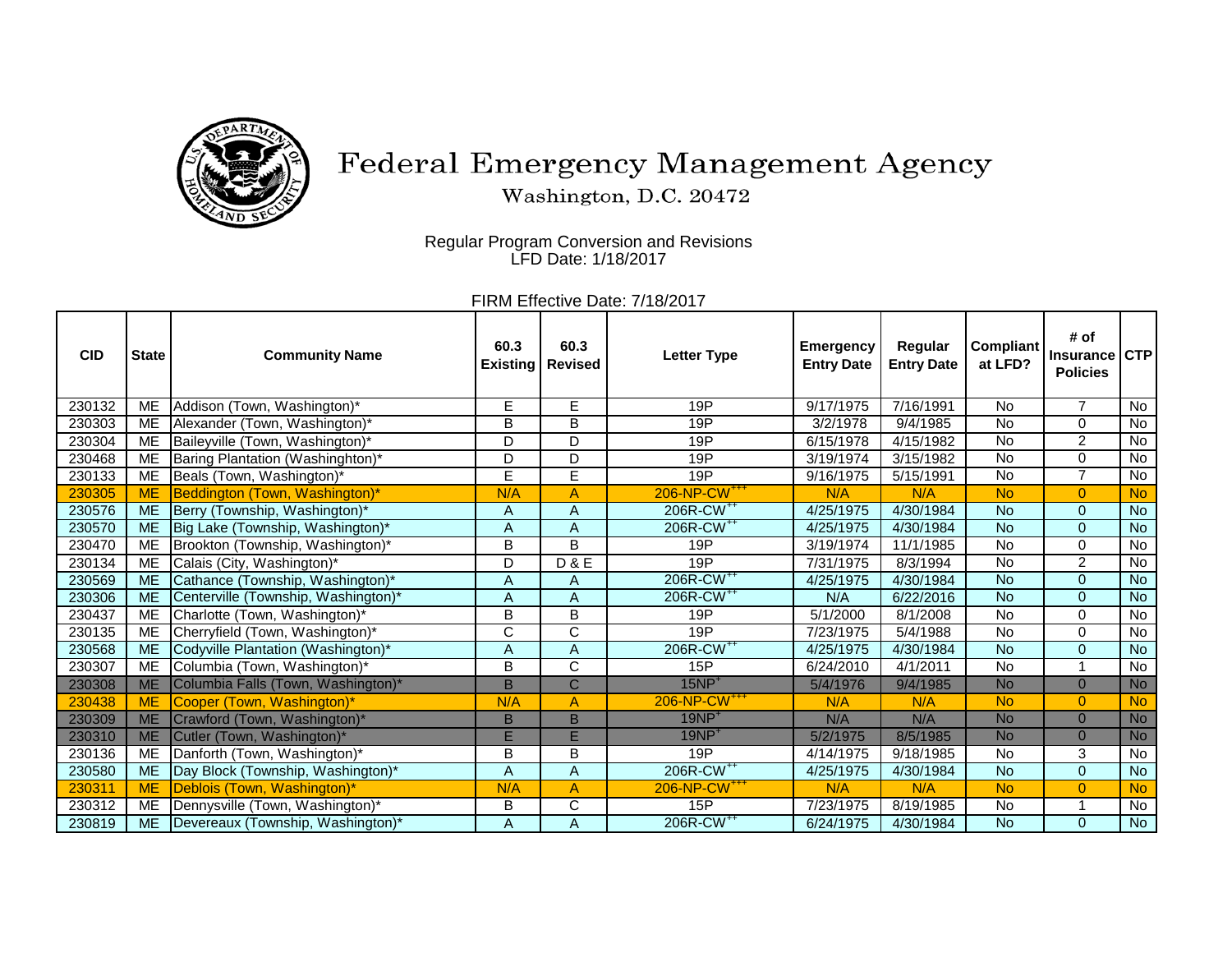| <b>CID</b> | <b>State</b> | <b>Community Name</b>                         | 60.3<br><b>Existing</b>   | 60.3<br><b>Revised</b>  | <b>Letter Type</b>       | <b>Emergency</b><br><b>Entry Date</b> | Regular<br><b>Entry Date</b> | <b>Compliant</b><br>at LFD? | # of<br>Insurance<br><b>Policies</b> | <b>CTP</b>     |
|------------|--------------|-----------------------------------------------|---------------------------|-------------------------|--------------------------|---------------------------------------|------------------------------|-----------------------------|--------------------------------------|----------------|
| 230820     | <b>ME</b>    | Dyer (Township, Washington)*                  | A                         | A                       | 206R-CW <sup>++</sup>    | 6/24/1975                             | 4/30/1984                    | <b>No</b>                   | $\Omega$                             | <b>No</b>      |
| 230313     | <b>ME</b>    | East Machias (Town, Washington)*              | B                         | $\overline{\text{c}}$   | 15P                      | 4/8/1983                              | 9/4/1985                     | No                          | 5                                    | <b>No</b>      |
| 230137     | <b>ME</b>    | Eastport (City, Washington)*                  | Ē                         | E                       | 19P                      | 6/11/1975                             | 12/3/1987                    | $\overline{N}$              | $\overline{4}$                       | No             |
| 230471     | <b>ME</b>    | Edmunds (Township, Washington)*               | B                         | $\overline{\text{c}}$   | 15P                      | 3/19/1975                             | 8/19/1985                    | $\overline{N}$              | $\overline{1}$                       | <b>No</b>      |
| 230571     | <b>ME</b>    | Forest (Township, Washington)*                | $\boldsymbol{\mathsf{A}}$ | $\mathsf A$             | 206R-CW <sup>++</sup>    | 4/25/1975                             | 4/30/1984                    | $\overline{N}$              | $\mathbf{0}$                         | $\overline{N}$ |
| 230572     | <b>ME</b>    | Forest City (Township, Washington)*           | $\boldsymbol{\mathsf{A}}$ | $\mathsf A$             | 206R-CW <sup>++</sup>    | 4/25/1975                             | 4/30/1984                    | <b>No</b>                   | $\mathbf 0$                          | $\overline{N}$ |
| 230821     | <b>ME</b>    | Fowler (Township, Washington)*                | A                         | A                       | 206R-CW <sup>++</sup>    | 6/24/1975                             | 4/30/1984                    | <b>No</b>                   | $\mathbf 0$                          | <b>No</b>      |
| 230469     | <b>ME</b>    | Grand Lake Stream Plantation (Washington)*    | B                         | $\overline{B}$          | 19P                      | 3/19/1975                             | 8/5/1985                     | No                          | $\overline{3}$                       | No             |
| 230578     | <b>ME</b>    | Greenlaw Chopping (Township, Washington)*     | $\boldsymbol{\mathsf{A}}$ | $\overline{A}$          | 206R-CW <sup>++</sup>    | 4/25/1975                             | 4/30/1984                    | <b>No</b>                   | $\mathbf 0$                          | $\overline{N}$ |
| 230314     | <b>ME</b>    | Harrington (Town, Washington)*                | $\overline{B}$            | Ē                       | 15P                      | 1/12/1977                             | 9/27/1985                    | No                          | $\overline{2}$                       | No             |
| 23FED      | <b>ME</b>    | Indian Township Reservation (Washington)*     | N/A                       | A                       | 206-NP-CW <sup>+++</sup> | N/A                                   | N/A                          | <b>No</b>                   | $\overline{0}$                       | <b>No</b>      |
| 230315     | <b>ME</b>    | Jonesboro (Town, Washington)*                 | $\overline{B}$            | Ē                       | 15P                      | 2/27/2006                             | 8/1/2008                     | <b>No</b>                   | $\overline{2}$                       | No             |
| 230138     | <b>ME</b>    | Jonesport (Town, Washington)*                 | Ē                         | Ē                       | 19P                      | $\sqrt{8/8/1975}$                     | 5/3/1990                     | No                          | 23                                   | No             |
| 230573     | <b>ME</b>    | Kossuth (Township, Washington)*               | $\overline{A}$            | $\overline{A}$          | 206R-CW <sup>++</sup>    | 4/25/1975                             | 4/30/1984                    | <b>No</b>                   | $\overline{0}$                       | <b>No</b>      |
| 230472     | <b>ME</b>    | Lambert Lake (Township, Washington)*          | $\overline{B}$            | $\overline{B}$          | 19P                      | 3/19/1975                             | 1/17/1985                    | $\overline{N}$              | $\mathbf 0$                          | $\overline{N}$ |
| 230139     | <b>ME</b>    | Lubec (Town, Washington)*                     | E                         | E                       | 19P                      | 7/15/1975                             | 4/15/1992                    | No                          | 11                                   | No             |
| 230140     | <b>ME</b>    | Machias (Town, Washington)*                   | $\overline{C}$            | E                       | 19P                      | 4/24/1975                             | 11/18/1988                   | No                          | $\overline{5}$                       | No             |
| 230141     | <b>ME</b>    | Machiasport (Town, Washington)*               | E                         | E                       | 19P                      | 5/7/1975                              | 8/5/1991                     | <b>No</b>                   | $\overline{5}$                       | $\overline{N}$ |
| 230574     | <b>ME</b>    | Marion (Township, Washington)*                | $\overline{A}$            | $\overline{A}$          | 206R-CW <sup>++</sup>    | 4/25/1975                             | 4/30/1984                    | $\overline{N}$              | $\mathbf 0$                          | $\overline{N}$ |
| 230316     | <b>ME</b>    | Marshfield (Town, Washington)*                | $\overline{B}$            | $\overline{\mathsf{C}}$ | $15NP+$                  | 8/8/1975                              | 9/18/1985                    | <b>No</b>                   | $\overline{0}$                       | <b>No</b>      |
| 230317     | <b>ME</b>    | Meddybemps (Town, Washington)*                | N/A                       | $\overline{A}$          | 206-NP-CW <sup>+++</sup> | N/A                                   | N/A                          | <b>No</b>                   | $\Omega$                             | <b>No</b>      |
| 230142     | <b>ME</b>    | Milbridge (Town, Washington)*                 | E                         | <b>D&amp;E</b>          | 19P                      | 5/14/1975                             | 5/3/1990                     | $\overline{N}$              | $\overline{14}$                      | No             |
| 230318     | <b>ME</b>    | Northfield (Town, Washington)*                | $\overline{B}$            | $\mathsf B$             | $19NP+$                  | N/A                                   | N/A                          | <b>No</b>                   | $\overline{0}$                       | <b>No</b>      |
|            |              | Passamaquoddy Tribe at Pleasant Point (Tribal |                           |                         |                          |                                       |                              |                             |                                      |                |
| 231057     | <b>ME</b>    | Nation, Washington)*                          | N/A                       | Е                       | $15NP-TN(ID)^+$          | N/A                                   | N/A                          | <b>No</b>                   | $\Omega$                             | <b>No</b>      |
| 230143     | <b>ME</b>    | Pembroke (Town, Washington)*                  | B                         | Ē                       | 15P                      | 6/9/1999                              | 4/1/2009                     | $\overline{N}$              | $\overline{4}$                       | $\overline{N}$ |
| 230319     | <b>ME</b>    | Perry (Town, Washington)*                     | E                         | E                       | 19P                      | 7/30/1975                             | 9/4/1985                     | $\overline{N}$              | 3                                    | <b>No</b>      |
| 230320     | <b>ME</b>    | Princeton (Town, Washington)*                 | C                         | $\overline{\text{c}}$   | 19P                      | 6/11/1975                             | 8/19/1985                    | $\overline{N}$              | $\overline{1}$                       | $\overline{N}$ |
| 230321     | <b>ME</b>    | Robbinston (Town, Washington)*                | Ē                         | Ē                       | 19P                      | 7/23/1975                             | 8/19/1985                    | No                          | 1                                    | $\overline{N}$ |
| 230322     | <b>ME</b>    | Roque Bluffs (Town, Washington)*              | B                         | Ē                       | 15P                      | 7/16/1975                             | 9/18/1985                    | No                          | $\overline{2}$                       | $\overline{N}$ |
| 230822     | <b>ME</b>    | Sakom (Township, Washington)*                 | $\boldsymbol{\mathsf{A}}$ | $\overline{A}$          | 206R-CW <sup>++</sup>    | 6/24/1975                             | 4/30/1984                    | $\overline{N}$              | $\mathbf{0}$                         | <b>No</b>      |
| 230323     | <b>ME</b>    | Steuben (Town, Washington)*                   | $\overline{\mathsf{B}}$   | Ē                       | 15P                      | 7/10/2013                             | 9/1/2013                     | <b>No</b>                   | $\overline{8}$                       | No             |
| 230823     | <b>ME</b>    | T6 ND BPP (Township, Washington)*             | $\boldsymbol{\mathsf{A}}$ | $\mathsf A$             | 206R-CW <sup>++</sup>    | 6/24/1975                             | 4/30/1984                    | $\overline{N}$              | $\mathbf{0}$                         | <b>No</b>      |
| 230824     | <b>ME</b>    | T6 R1 NBPP (Township, Washington)*            | A                         | A                       | 206R-CW <sup>++</sup>    | 6/24/1975                             | 4/30/1984                    | $\overline{N}$              | $\Omega$                             | <b>No</b>      |
| 230825     | <b>ME</b>    | T8 R3 NBPP (Township, Washington)*            | $\overline{A}$            | $\overline{A}$          | 206R-CW <sup>++</sup>    | 6/24/1975                             | 4/30/1984                    | <b>No</b>                   | $\mathbf 0$                          | $\overline{N}$ |
| 230575     | <b>ME</b>    | T8 R4 NBPP (Township, Washington)*            | $\overline{A}$            | $\overline{A}$          | 206R-CW <sup>++</sup>    | 4/25/1975                             | 4/30/1984                    | $\overline{N}$              | $\overline{0}$                       | $\overline{N}$ |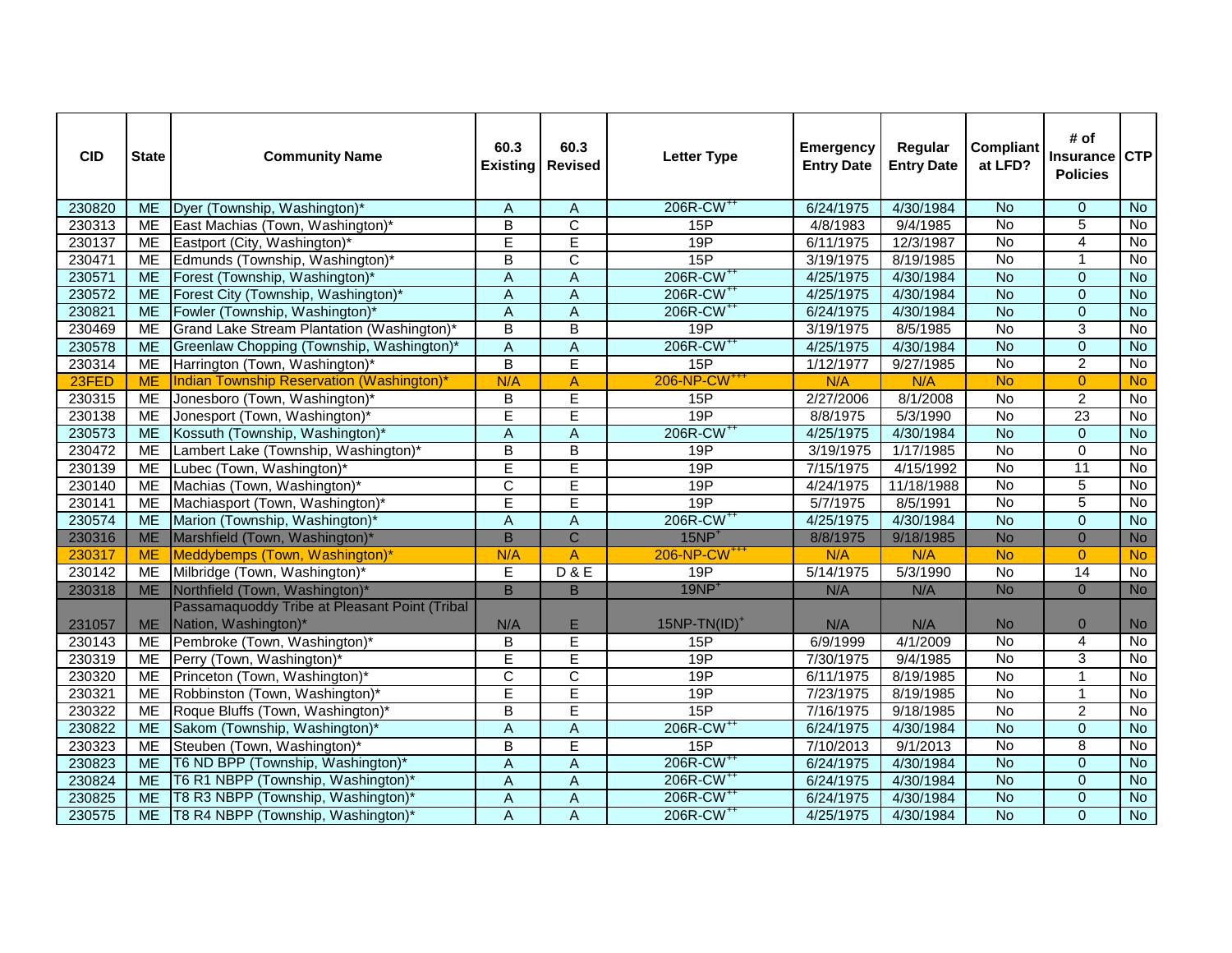| <b>CID</b> | <b>State</b>    | <b>Community Name</b>               | 60.3<br><b>Existing</b>   | 60.3<br><b>Revised</b>  | <b>Letter Type</b>          | <b>Emergency</b><br><b>Entry Date</b> | Regular<br><b>Entry Date</b> | <b>Compliant</b><br>at LFD? | # of<br>Insurance<br><b>Policies</b> | <b>CTP</b>     |
|------------|-----------------|-------------------------------------|---------------------------|-------------------------|-----------------------------|---------------------------------------|------------------------------|-----------------------------|--------------------------------------|----------------|
| 230826     | <b>ME</b>       | T11 R3 NBPP (Township, Washington)* | A                         | Α                       | 206R-CW <sup>++</sup>       | 6/24/1975                             | 4/30/1984                    | <b>No</b>                   | $\mathbf{0}$                         | <b>No</b>      |
| 230827     | <b>ME</b>       | T18 MD BPP (Township, Washington)*  | A                         | $\overline{A}$          | 206R-CW <sup>++</sup>       | 6/24/1975                             | 4/30/1984                    | <b>No</b>                   | $\Omega$                             | <b>No</b>      |
| 230828     | <b>ME</b>       | T19 ED BPP (Township, Washington)*  | $\overline{A}$            | A                       | 206R-CW <sup>++</sup>       | 6/24/1975                             | 4/30/1984                    | <b>No</b>                   | $\Omega$                             | <b>No</b>      |
| 230829     | <b>ME</b>       | T19 MD BPP (Township, Washington)*  | $\overline{A}$            | $\overline{A}$          | 206R-CW <sup>++</sup>       | 6/24/1975                             | 4/30/1984                    | <b>No</b>                   | $\overline{0}$                       | <b>No</b>      |
| 230577     | <b>ME</b>       | T24 MD BPP (Township, Washington)*  | $\boldsymbol{\mathsf{A}}$ | $\mathsf A$             | 206R-CW <sup>++</sup>       | 4/25/1975                             | 4/30/1984                    | $\overline{N}$              | $\Omega$                             | $\overline{N}$ |
| 230830     | <b>ME</b>       | T25 MD BPP (Township, Washington)*  | A                         | A                       | 206R-CW <sup>++</sup>       | 6/24/1975                             | 4/30/1984                    | <b>No</b>                   | $\Omega$                             | <b>No</b>      |
| 230579     | <b>ME</b>       | T26 ED BPP (Township, Washington)*  | $\overline{A}$            | $\overline{A}$          | 206R-CW <sup>++</sup>       | 4/25/1975                             | 4/30/1984                    | <b>No</b>                   | $\overline{0}$                       | No             |
| 230831     | <b>ME</b>       | T30 MD BPP (Township, Washington)*  | $\overline{A}$            | $\overline{A}$          | 206R-CW <sup>++</sup>       | 6/24/1975                             | 4/30/1984                    | <b>No</b>                   | $\overline{0}$                       | <b>No</b>      |
| 230832     | <b>ME</b>       | T36 MD BPP (Township, Washington)*  | $\boldsymbol{\mathsf{A}}$ | A                       | 206R-CW <sup>++</sup>       | 6/24/1975                             | 4/30/1984                    | <b>No</b>                   | $\Omega$                             | <b>No</b>      |
| 230833     | <b>ME</b>       | T37 MD BPP (Township, Washington)*  | A                         | A                       | 206R-CW <sup>++</sup>       | 6/24/1975                             | 4/30/1984                    | $\overline{N}$              | $\mathbf{0}$                         | <b>No</b>      |
| 230834     | <b>ME</b>       | T42 MD BPP (Township, Washington)*  | $\boldsymbol{\mathsf{A}}$ | $\overline{A}$          | 206R-CW <sup>++</sup>       | 6/24/1975                             | 4/30/1984                    | $\overline{N}$              | $\mathbf 0$                          | $\overline{N}$ |
| 230835     | <b>ME</b>       | T43 MD BPP (Township, Washington)*  | A                         | A                       | 206R-CW <sup>++</sup>       | 6/24/1975                             | 4/30/1984                    | <b>No</b>                   | $\overline{0}$                       | $\overline{N}$ |
| 230914     | <b>ME</b>       | Talmadge (Town, Washington)*        | $\overline{B}$            | $\overline{B}$          | $19NP+$                     | N/A                                   | N/A                          | <b>No</b>                   | $\overline{0}$                       | <b>No</b>      |
| 230324     | ME              | Topsfield (Town, Washington)*       | B                         | $\overline{B}$          | 19P                         | 6/22/2010                             | 3/1/2011                     | No                          | $\Omega$                             | No             |
| 230473     | <b>ME</b>       | Trescott (Township, Washington)*    | Ē                         | Ē                       | 19P                         | 3/19/1975                             | 8/5/1985                     | $\overline{N}$              | $\mathbf 0$                          | $\overline{N}$ |
| 230325     | <b>ME</b>       | Vanceboro (Town, Washington)*       | B                         | $\mathsf B$             | 19NP Suspended <sup>+</sup> | 7/15/1975                             | 8/19/1985                    | <b>No</b>                   | $\Omega$                             | <b>No</b>      |
| 230326     | <b>ME</b>       | Waite (Town, Washington)*           | A                         | A                       | 206R-CW <sup>++</sup>       | 1/14/1976                             | 4/9/1985                     | <b>No</b>                   | $\mathbf{0}$                         | $\overline{N}$ |
| 230327     | <b>ME</b>       | Wesley (Town, Washington)*          | $\overline{B}$            | $\overline{B}$          | 19P                         | 4/1/1976                              | 9/18/1985                    | <b>No</b>                   | $\mathbf 0$                          | $\overline{N}$ |
| 230328     | <b>ME</b>       | Whiting (Town, Washington)*         | $\overline{B}$            | E                       | 15NP <sup>1</sup>           | 4/14/1977                             | 8/5/1985                     | <b>No</b>                   | $\overline{0}$                       | <b>No</b>      |
| 230329     | ME              | Whitneyville (Town, Washington)*    | B                         | C                       | 15P                         | N/A                                   | 2/8/2001                     | No                          | $\Omega$                             | No             |
| 420457     | PA              | Belle Vernon (Borough, Fayette)*    | $\overline{D}$            | $\overline{\mathsf{D}}$ | 19P                         | 7/19/1974                             | 7/16/1981                    | No                          | 27                                   | No             |
| 420458     | PA              | Brownsville (Borough, Fayette)*     | D                         | D                       | 19P                         | 7/9/1975                              | 9/16/1981                    | <b>No</b>                   | $\overline{11}$                      | No             |
| 421621     | PA              | Brownsville (Township, Fayette)*    | D                         | D                       | 19P                         | 7/9/1975                              | 2/17/1982                    | No                          | 5                                    | No             |
| 421622     | PA              | Bullskin (Township, Fayette)*       | $\overline{\mathsf{D}}$   | $\overline{\mathsf{D}}$ | 19P                         | 3/23/1976                             | 4/16/1991                    | <b>No</b>                   | 17                                   | N <sub>o</sub> |
| 420459     | PA              | Connellsville (City, Fayette)*      | $\overline{\mathsf{D}}$   | $\overline{\mathsf{D}}$ | 19P                         | 7/23/1973                             | 3/1/1978                     | <b>No</b>                   | 41                                   | No             |
| 421623     | PA              | Connellsville (Township, Fayette)*  | $\overline{D}$            | D                       | 19P                         | 3/3/1977                              | 7/16/1991                    | $\overline{N}$              | $\overline{2}$                       | $\overline{N}$ |
| 420460     | PA              | Dawson (Borough, Fayette)*          | C                         | C                       | 19P                         | 7/23/1975                             | 3/4/1988                     | $\overline{N}$              | 16                                   | $\overline{N}$ |
| 420461     | PA              | Dunbar (Borough, Fayette)*          | $\overline{\text{c}}$     | $\overline{\text{c}}$   | 19P                         | 6/20/1974                             | 7/4/1988                     | <b>No</b>                   | $\overline{4}$                       | $\overline{N}$ |
| 421624     | PA              | Dunbar (Township, Fayette)*         | $\overline{\mathsf{c}}$   | $\overline{D}$          | 19P                         | 8/25/1975                             | 7/4/1988                     | <b>No</b>                   | $\overline{7}$                       | $\overline{N}$ |
| 420462     | PA              | Everson (Borough, Fayette)*         | $\overline{\mathsf{C}}$   | $\overline{D}$          | 19P                         | 7/2/1975                              | 8/1/1979                     | <b>No</b>                   | 3                                    | <b>No</b>      |
| 420463     | PA              | Fairchance (Borough, Fayette)*      | $\overline{\text{c}}$     | $\overline{\text{c}}$   | 19P                         | 11/14/1975                            | 4/16/1991                    | <b>No</b>                   | 11                                   | $\overline{N}$ |
| 420464     | PA              | Fayette City (Borough, Fayette)*    | $\overline{\mathsf{D}}$   | $\overline{\mathsf{D}}$ | 19P                         | 7/30/1975                             | 2/3/1982                     | No                          | 13                                   | No             |
| 421625     | PA              | Franklin (Township, Fayette)*       | $\overline{\text{c}}$     | $\overline{\text{c}}$   | 19P                         | 7/24/1975                             | 3/18/1991                    | $\overline{N}$              | $\overline{4}$                       | <b>No</b>      |
| 421626     | PA              | Georges (Township, Fayette)*        | $\overline{C}$            | $\overline{\text{c}}$   | 19P                         | 5/20/1975                             | 4/16/1991                    | <b>No</b>                   | 10                                   | $\overline{N}$ |
| 421627     | $\overline{PA}$ | German (Township, Fayette)*         | D                         | $\overline{D}$          | 19P                         | 3/1/1977                              | $\frac{1}{4}$ 16/1991        | $\overline{N}$              | $\overline{4}$                       | $\overline{N}$ |
| 421628     | PA              | Henry Clay (Township, Fayette)*     | B                         | B                       | 19P                         | 9/21/1976                             | 1/1/1987                     | No                          | 6                                    | <b>No</b>      |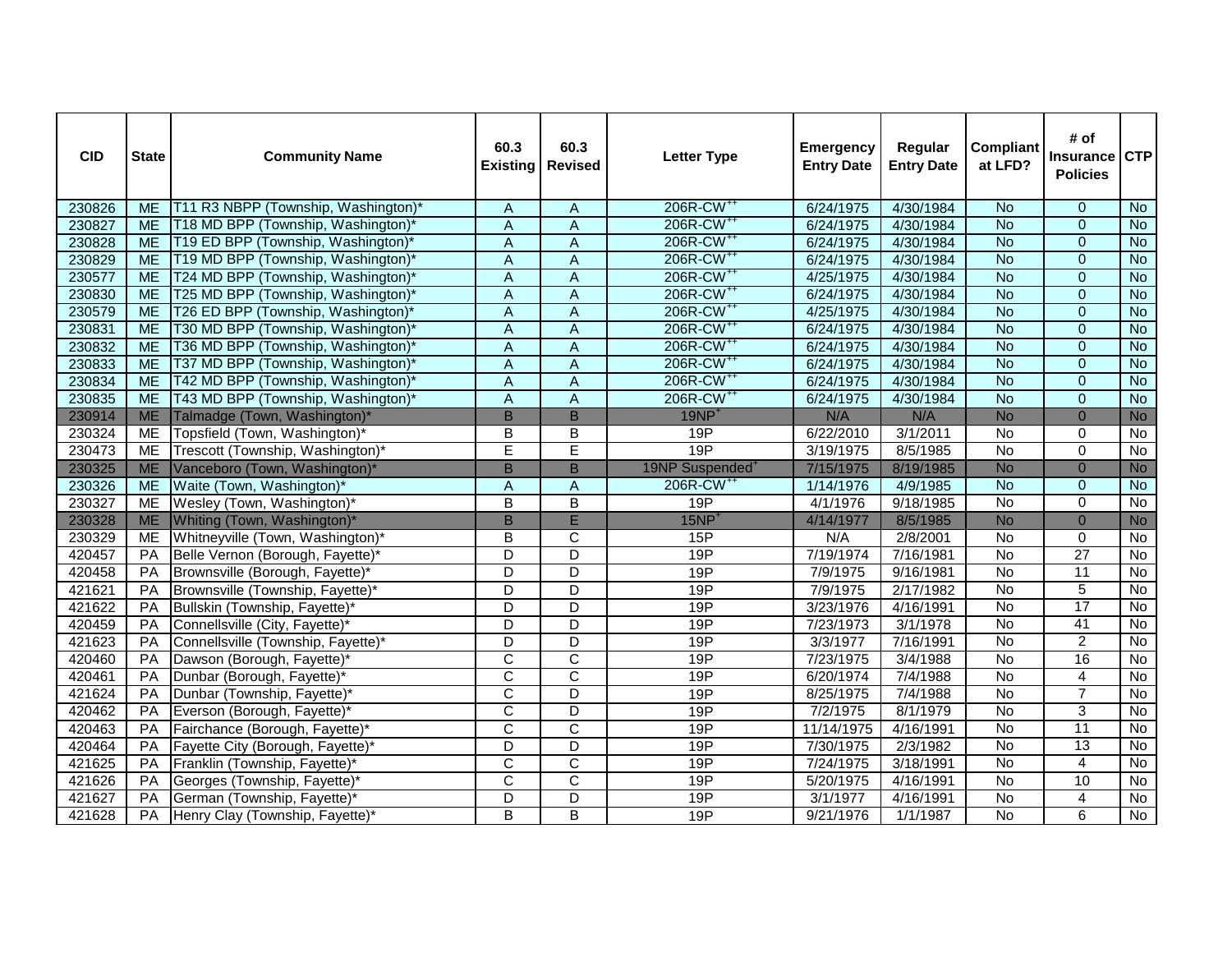| <b>CID</b> | <b>State</b>    | <b>Community Name</b>                       | 60.3<br><b>Existing</b> | 60.3<br><b>Revised</b>  | <b>Letter Type</b>                | <b>Emergency</b><br><b>Entry Date</b> | Regular<br><b>Entry Date</b> | <b>Compliant</b><br>at LFD? | # of<br>Insurance<br><b>Policies</b> | <b>CTP</b>     |
|------------|-----------------|---------------------------------------------|-------------------------|-------------------------|-----------------------------------|---------------------------------------|------------------------------|-----------------------------|--------------------------------------|----------------|
| 421629     | PA              | Jefferson (Township, Fayette)*              | D                       | D                       | 19P                               | 2/28/1977                             | 6/1/1979                     | <b>No</b>                   | -1                                   | <b>No</b>      |
| 421630     | PA              | Lower Tyrone (Township, Fayette)*           | $\overline{C}$          | D                       | 19P                               | 3/16/1977                             | 3/4/1988                     | No                          | $\Omega$                             | <b>No</b>      |
| 421631     | PA              | Luzerne (Township, Fayette)*                | $\overline{\mathsf{D}}$ | $\overline{\mathsf{D}}$ | 19P                               | 2/10/1975                             | 3/1/1982                     | $\overline{N}$              | 29                                   | No             |
| 422606     | PA              | Markleysburg (Borough, Fayette)*            | B                       | $\overline{B}$          | 19P                               | 1/18/1985                             | 6/19/1985                    | $\overline{N}$              | $\Omega$                             | <b>No</b>      |
| 422572     | PA              | Masontown (Borough, Fayette)*               | D                       | D                       | 19P                               | 7/9/1975                              | 9/4/1991                     | $\overline{N}$              | 3                                    | $\overline{N}$ |
| 421632     | PA              | Menallen (Township, Fayette)*               | $\overline{\text{c}}$   | D                       | 19P                               | 7/18/1974                             | 4/16/1991                    | $\overline{N}$              | 6                                    | $\overline{N}$ |
| 420465     | PA              | Newell (Borough, Fayette)*                  | D                       | $\overline{D}$          | 19P                               | 2/20/1975                             | 4/15/1981                    | No                          | $\overline{7}$                       | <b>No</b>      |
| 422420     | PA              | Nicholson (Township, Fayette)*              | D                       | $\overline{\mathsf{D}}$ | 19P                               | 7/29/1975                             | 9/4/1991                     | No                          | $\overline{2}$                       | No             |
| 421633     | PA              | North Union (Township, Fayette)*            | $\overline{C}$          | $\overline{D}$          | 19P                               | 9/3/1975                              | 4/16/1991                    | $\overline{N}$              | $\overline{21}$                      | $\overline{N}$ |
| 421615     | PA              | Ohiopyle (Borough, Fayette)*                | $\overline{B}$          | B                       | 19P                               | 3/8/1985                              | 12/1/1986                    | <b>No</b>                   | $\mathbf 0$                          | <b>No</b>      |
| 421634     | PA              | Perry (Township, Fayette)*                  | D                       | D                       | 19P                               | 1/10/1975                             | 4/15/1982                    | No                          | 9                                    | <b>No</b>      |
| 421616     | PA              | Perryopolis (Borough, Fayette)*             | D                       | $\overline{\mathsf{D}}$ | 19P                               | 2/18/1975                             | 2/3/1982                     | <b>No</b>                   | 14                                   | No             |
| 421617     | PA              | Point Marion (Borough, Fayette)*            | D                       | D                       | 19P                               | 7/3/1974                              | 7/4/1988                     | No                          | 18                                   | No             |
| 421635     | PA              | Redstone (Township, Fayette)*               | $\overline{\mathsf{D}}$ | $\overline{\mathsf{D}}$ | 19P                               | 5/16/1975                             | 1/6/1982                     | <b>No</b>                   | 10                                   | No             |
| 421636     | PA              | Saltlick (Township, Fayette)*               | $\overline{\text{c}}$   | $\overline{\text{c}}$   | 19P                               | 12/3/1975                             | 3/18/1991                    | $\overline{N}$              | 23                                   | $\overline{N}$ |
| 422725     | <b>PA</b>       | Seven Springs (Borough, Fayette and         | N/A                     | N/A                     | 115-NP-N-NFP (PNP) <sup>+++</sup> | N/A                                   | N/A                          | <b>No</b>                   | $\Omega$                             | <b>No</b>      |
| 421618     | PA              | Smithfield (Borough, Fayette)*              | N/A                     | $\overline{\mathsf{C}}$ | $15NP(ID)^+$                      | N/A                                   | N/A                          | <b>No</b>                   | $\mathbf{0}$                         | <b>No</b>      |
| 421619     | PA              | South Connellsville (Borough, Fayette)*     | N/A                     | $\overline{C}$          | $15NP(ID)^+$                      | N/A                                   | N/A                          | <b>No</b>                   | $\mathbf{0}$                         | <b>No</b>      |
| 421637     | PA              | South Union (Township, Fayette)*            | C                       | D                       | 19P                               | 7/19/1974                             | 4/16/1991                    | No                          | $\overline{22}$                      | <b>No</b>      |
| 421638     | PA              | Springfield (Township, Fayette)*            | $\overline{\text{c}}$   | $\overline{\text{c}}$   | 19P                               | 1/14/1976                             | 4/16/1991                    | <b>No</b>                   | 10                                   | $\overline{N}$ |
| 421639     | PA              | Springhill (Township, Fayette)*             | D                       | $\overline{\mathsf{D}}$ | 19P                               | 6/15/1976                             | 3/18/1991                    | <b>No</b>                   | $\overline{5}$                       | No             |
| 421640     | PA              | Stewart (Township, Fayette)*                | B                       | C                       | 15P                               | 1/14/1976                             | 1/1/1987                     | $\overline{N}$              | $\mathbf{1}$                         | <b>No</b>      |
| 420466     | PA              | Uniontown (City, Fayette)*                  | D                       | $\overline{\mathsf{D}}$ | 19P                               | 5/4/1973                              | 5/1/1978                     | No                          | 34                                   | No             |
| 420467     | PA              | Upper Tyrone (Township, Fayette)*           | $\overline{D}$          | $\overline{D}$          | 19P                               | 6/6/1973                              | 3/15/1979                    | <b>No</b>                   | $\overline{5}$                       | No             |
| 421620     | PA              | Vanderbilt (Borough, Fayette)*              | B                       | B                       | 19P                               | 3/1/1977                              | 1/1/1987                     | <b>No</b>                   | $\Omega$                             | <b>No</b>      |
| 421641     | PA              | Washington (Township, Fayette)*             | $\overline{D}$          | D                       | 19P                               | 2/21/1975                             | 1/20/1982                    | $\overline{N}$              | 8                                    | $\overline{N}$ |
| 421642     | PA              | Wharton (Township, Fayette)*                | $\overline{B}$          | $\overline{B}$          | 19P                               | 11/19/1975                            | 1/1/1987                     | No                          | 3                                    | No             |
| 450068     | <b>SC</b>       | Dorchester County (Unincorporated Areas)*   | D                       | D                       | 19P-A                             | 4/11/1980                             | 1/6/1982                     | No                          | 3,439                                | Yes            |
| 450070     | $\overline{SC}$ | Harleyville (Town, Dorchester)*             | $\overline{B}$          | $\overline{A}$          | 19P-NFP <sup>++</sup>             | 8/5/1975                              | 10/26/1979                   | <b>No</b>                   | $\overline{c}$                       | Yes            |
| 450218     | $\overline{SC}$ | Reevesville (Town, Dorchester)*             | B                       | D                       | 15P                               | 8/11/2006                             | N/A                          | <b>No</b>                   | $\Omega$                             | <b>Yes</b>     |
| 450071     | SC              | Ridgeville (Town, Dorchester)*              | N/A                     | $\overline{D}$          | 15NP(ID)                          | N/A                                   | N/A                          | <b>No</b>                   | $\mathbf{0}$                         | Yes            |
| 450072     | SC              | St. George (Town, Dorchester)               | B                       | $\overline{\mathsf{C}}$ | 15NP(ID)                          | N/A                                   | N/A                          | <b>No</b>                   | $\Omega$                             | Yes            |
|            |                 | Summerville (Town, Berkeley, Charleston and |                         |                         |                                   |                                       |                              |                             |                                      |                |
| 450073     | <b>SC</b>       | Dorchester)*                                | D                       | D                       | 19P                               | 11/5/1973                             | 6/15/1981                    | No.                         | 173                                  | Yes            |
| 050434     | AR              | Grant County (Unincorporated Areas)*        | $\overline{B}$          | $\overline{\text{c}}$   | 19P                               | 9/19/1989                             | 2/1/1991                     | $\overline{N}$              | 55                                   | No             |
| 050261     | AR              | Leola (Town, Grant)*                        | A                       | $\overline{B}$          | 19P                               | 4/8/2005                              | 7/31/2009                    | $\overline{N}$              | $\Omega$                             | <b>No</b>      |